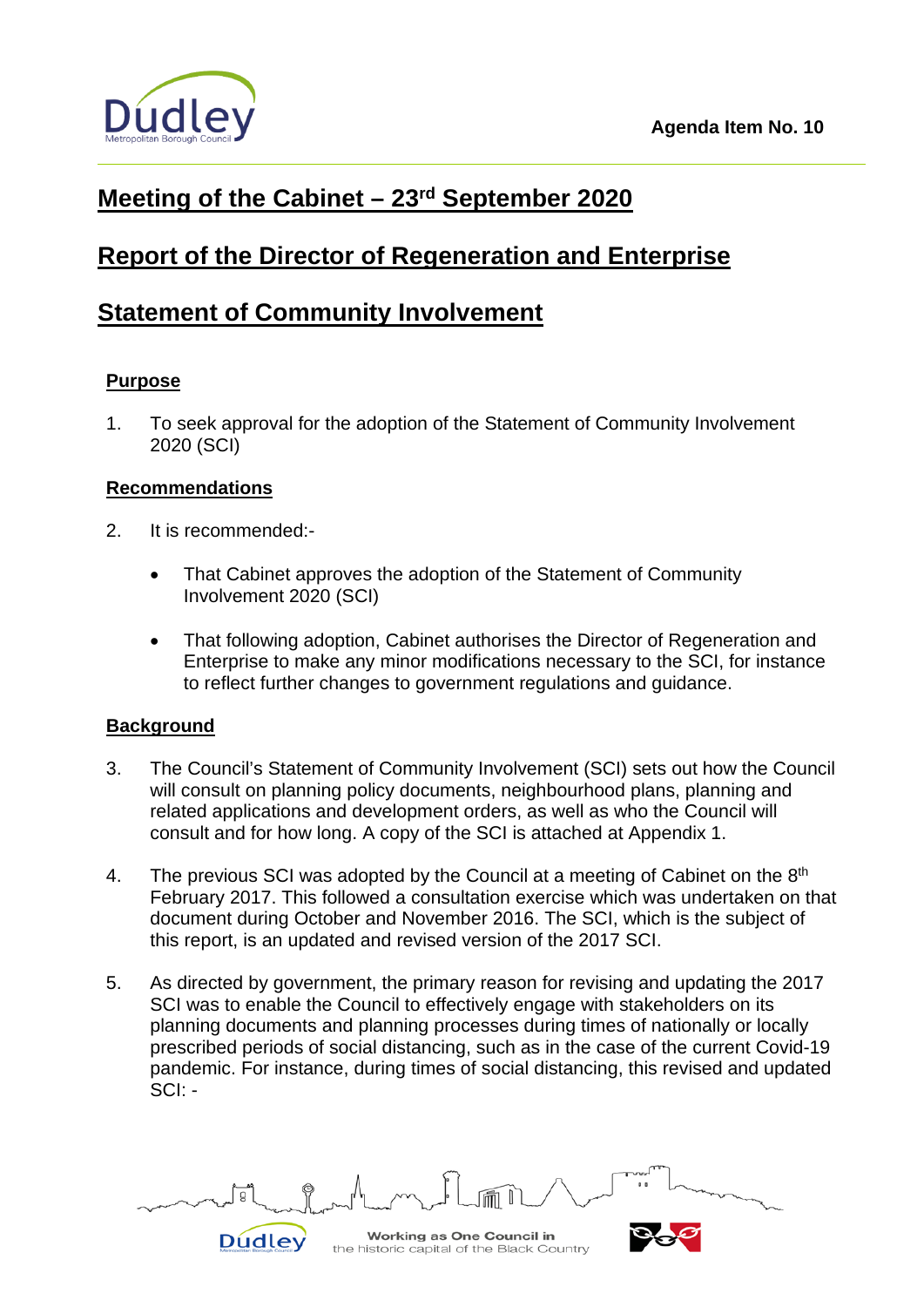- does not require planning policy documents to be made available within reception areas and at libraries;
- highlights that public meetings, including Committee meetings and Public Local Inquiries, as well as exhibitions and displays, can be undertaken through virtual means, to enable people, regardless of their location, to use video, audio, and text to link up online;
- states that site visits on planning applications by the case officer will not be a requirement, especially during a full lockdown phase, and instead site notices are posted, and applicants are requested to provide site photos, with any site visits undertaken carried out in line with the most up-to-date risk assessment which aligns with government advice.
- 6. As this version of the SCI is an update of the previously adopted version and it was drafted during the time of the Covid-19 pandemic, no external consultation has been undertaken.
- 7. The SCI helps enable the Council to engage with the community, both residents and businesses, on planning issues in a way which reflects the aims and objectives of the Council Plan and the Values and Behaviours' Framework. This is with particular regard to: -
	- Empowering people to become self-reliant, independent and well-co-ordinated and to grow strong, connected and resilient communities;
	- Delivering our services in a transparent and clear way, and providing feedback;
	- Engaging with, and getting views from, a wider cross section of the community;
	- Using new and a wide range of communication methods, for example, social media.
- 8. As an adopted document, the SCI provides established policy, protocol and guidance for the Council in the engagement with the community in the delivery of our planning service. It is currently proposed to update the SCI on a three-year cycle.

## **Finance**

- 9. The preparation of the SCI has been funded from existing budgets and resources dedicated to the production of planning documents.
- 10. In terms of the implementation of the SCI's recommendations, it is recognised that while appropriate community engagement is likely to generally incur costs in terms of resources and officers' time, any such costs will be minimised through the appropriate use of technology, for, example, through social media networks, and contacting individuals and organisations via e-mail, rather than incurring the cost of mailing letters out.

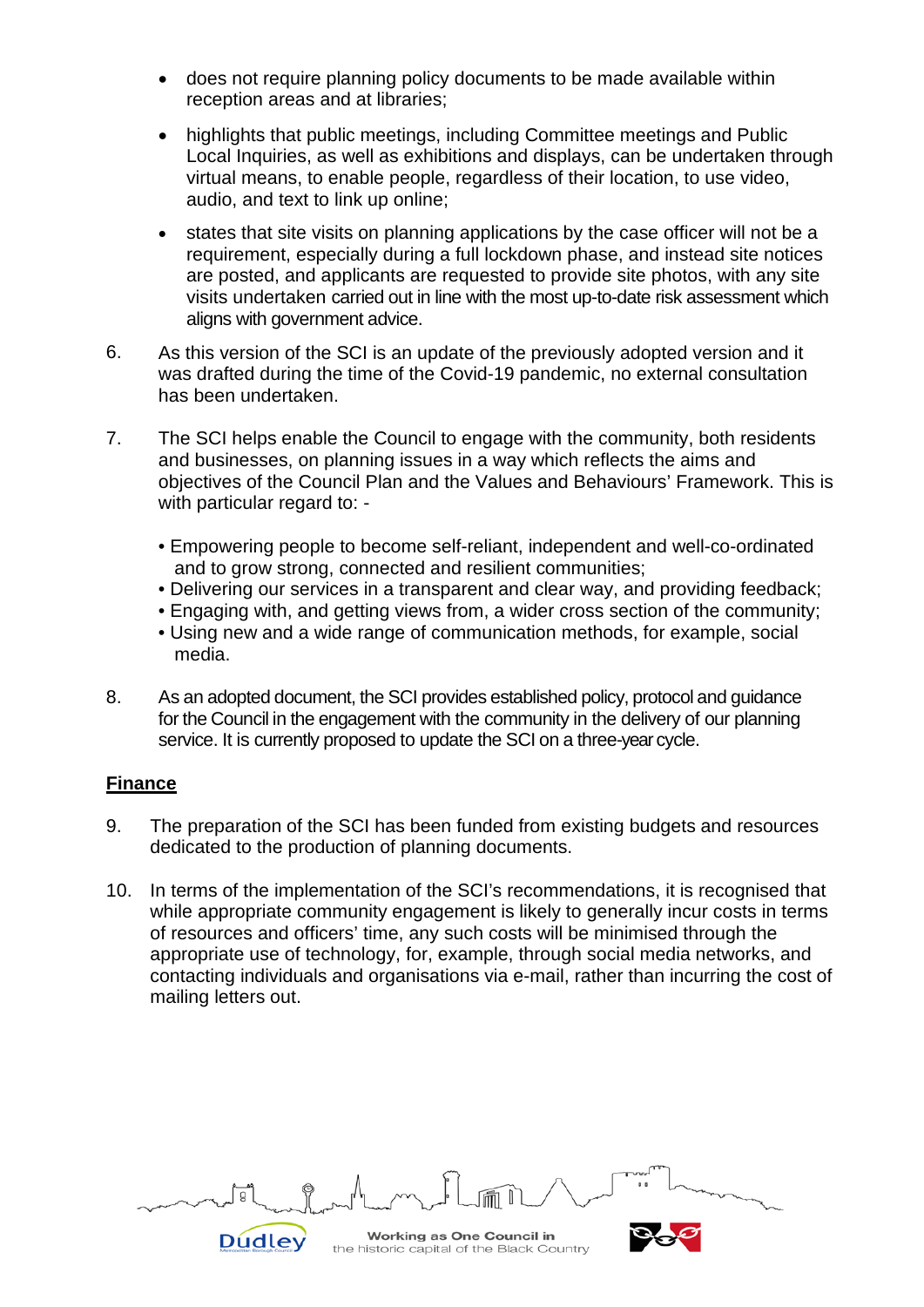- 11. In terms of the processing of planning applications, the Town and Country Planning (Development Management Procedure) (England) Order 2015 sets out the step local authorities need to take, with regard to the processing and administration of planning applications.
- 12. In terms of plan making, the Town and Country Planning (Local Planning) (England) Regulations 2012 set out the procedures to be followed in the preparation of local plan documents.
- 13. Government Guidance (Planning Practice Guidance), dated 13<sup>th</sup> May 2020 requires local planning authorities to assess their SCIs to identify which policies are inconsistent with guidance on staying at home and away from others.
- 14. On the 25<sup>th</sup> June 2020, through a Ministerial Statement, the Government introduced the Business and Planning Bill in Parliament. The Bill responds to the Covid-19 emergency and brings forward temporary changes to the planning system to support economic recovery. This statement sets out supporting temporary measures that the Government proposes to ensure the planning system continues to operate effectively, including in consulting with stakeholders.

#### **Equality Impact**

15. A major emphasis of this SCI is that the Council takes positive and appropriate actions in enabling more of the community the opportunity to be involved in planning, including engaging with more "hard to reach" groups. This includes encouraging young people, ethnic minority communities and disabled members of the community to engage more with the planning process, encouraging inclusivity, equal opportunities and community empowerment and resilience*.*

#### **Human Resources/Organisational Development**

16. The proposals contained in this report have no implications for any additional human resources or Organisational Development requirements and provide the necessary flexibility for our existing resources to achieve effective delivery of the Council's Services under changing external circumstances.

#### **Commercial/Procurement**

17. Any procurement required will comply with DMBC's Contract Standing Orders (which are fully compliant with Public Sector and OJEU procurement rules and guidelines) and all funders requirements. There are no direct commercial implications associated with this report.



## **Law**